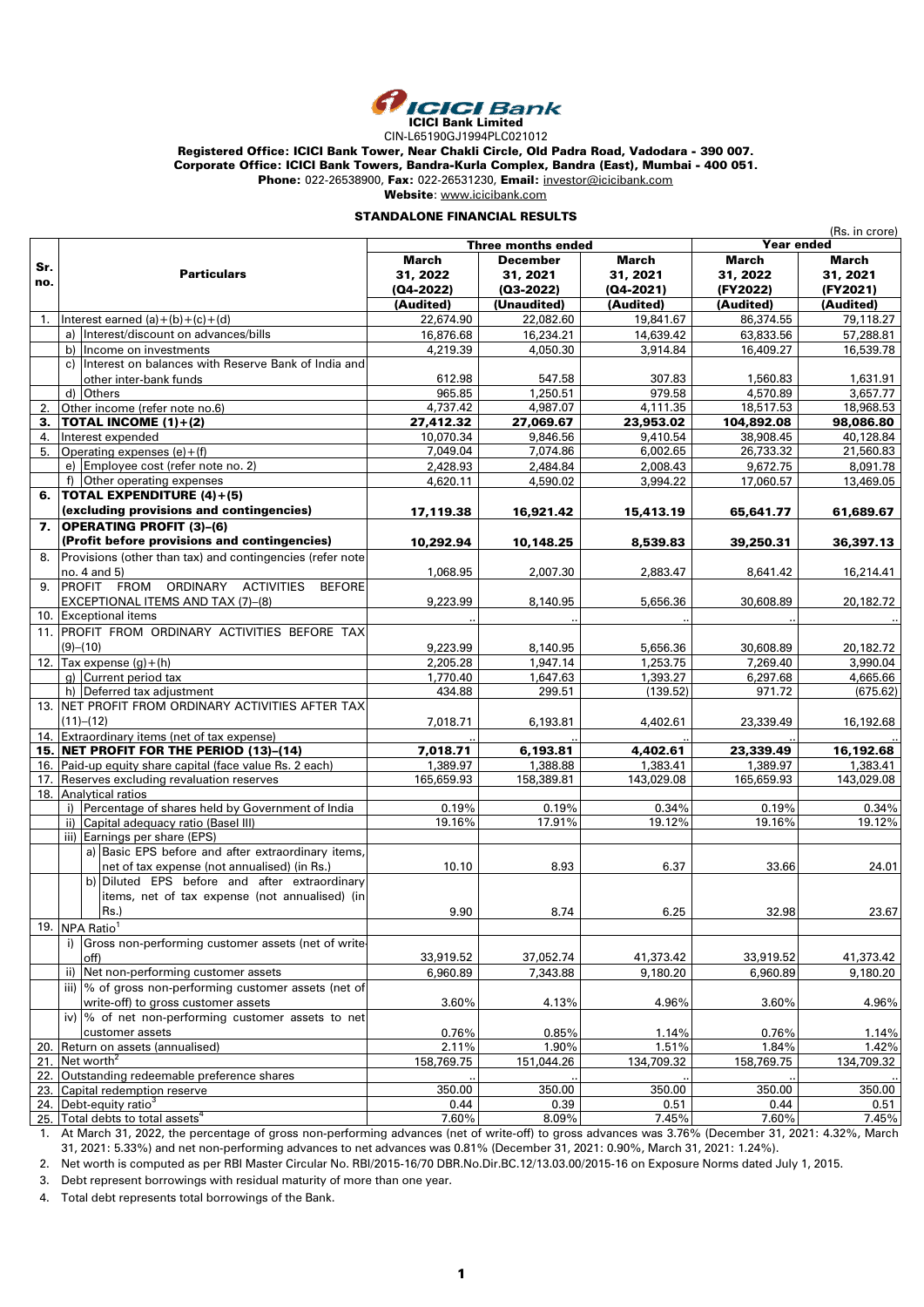### SUMMARISED STANDALONE BALANCE SHEET

|                                                        |              |                 | (Rs. in crore) |  |
|--------------------------------------------------------|--------------|-----------------|----------------|--|
|                                                        |              | At              |                |  |
| <b>Particulars</b>                                     | March        | <b>December</b> | March          |  |
|                                                        | 31, 2022     | 31, 2021        | 31, 2021       |  |
|                                                        | (Audited)    | (Unaudited)     | (Audited)      |  |
| <b>Capital and Liabilities</b>                         |              |                 |                |  |
| Capital                                                | 1,389.97     | 1,388.88        | 1,383.41       |  |
| Employees stock options outstanding                    | 266.41       | 196.57          | 3.10           |  |
| Reserves and surplus                                   | 168,855.59   | 161,482.68      | 146,122.67     |  |
| Deposits                                               | 1.064.571.61 | 1,017,466.71    | 932,522.16     |  |
| Borrowings (includes subordinated debt)                | 107,231.36   | 109,585.42      | 91,630.96      |  |
| Other liabilities and provisions                       | 68,982.80    | 64,075.37       | 58,770.38      |  |
| <b>Total Capital and Liabilities</b>                   | 1,411,297.74 | 1,354,195.63    | 1,230,432.68   |  |
|                                                        |              |                 |                |  |
| <b>Assets</b>                                          |              |                 |                |  |
| <b>Cash and balances with Reserve Bank of India</b>    | 60,120.82    | 55,643.55       | 46,031.19      |  |
| Balances with banks and money at call and short notice | 107,701.54   | 125,265.77      | 87,097.06      |  |
| Investments                                            | 310,241.00   | 284,823.43      | 281,286.54     |  |
| Advances                                               | 859,020.44   | 813,991.62      | 733,729.09     |  |
| <b>Fixed assets</b>                                    | 9,373,82     | 9,155,60        | 8,877.58       |  |
| Other assets                                           | 64,840.12    | 65,315,66       | 73,411.22      |  |
| <b>Total Assets</b>                                    | 1,411,297.74 | 1,354,195.63    | 1,230,432.68   |  |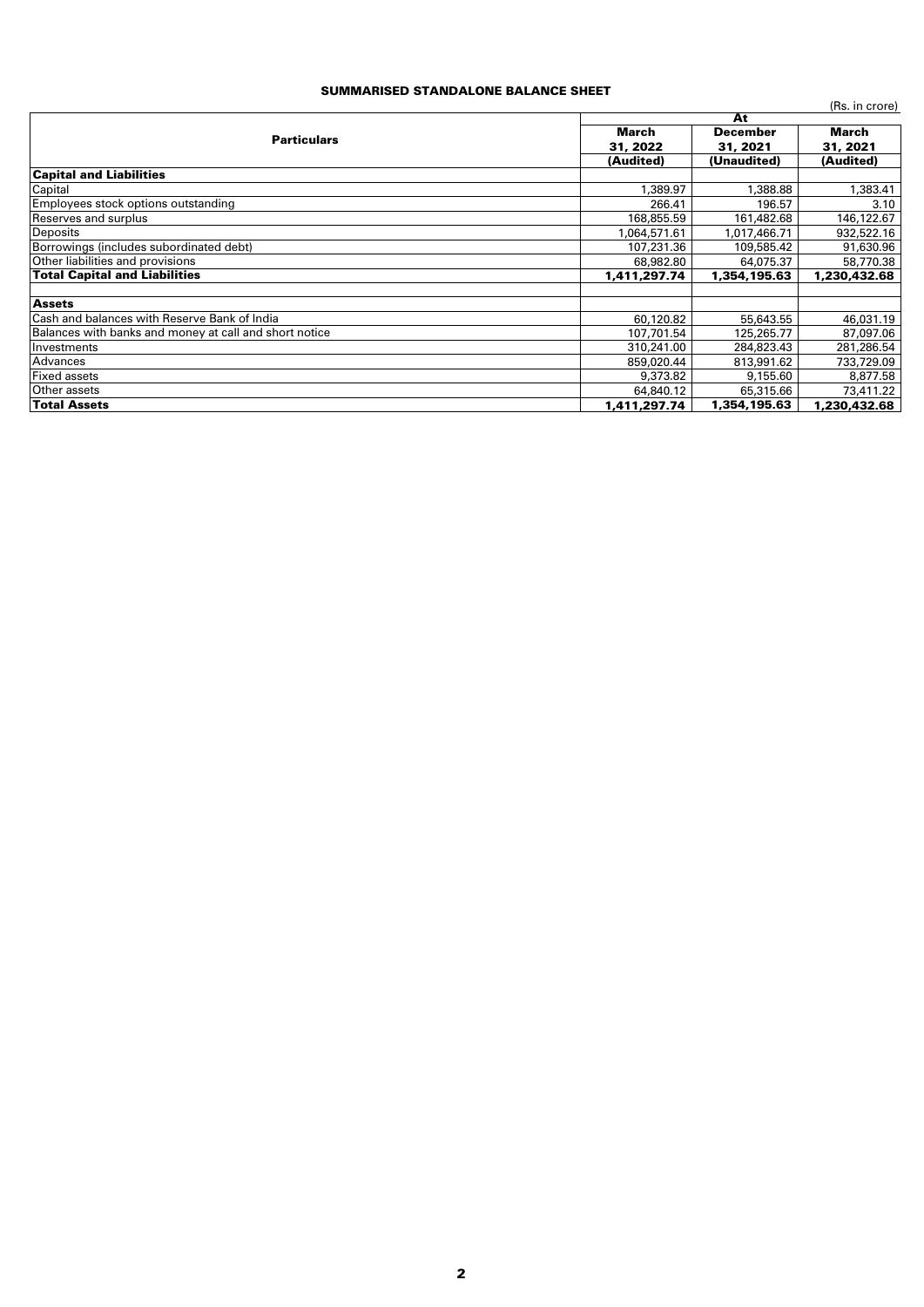#### STANDALONE CASH FLOW STATEMENTS

|                                                                                                 |       |               | (Rs. in crore) |  |
|-------------------------------------------------------------------------------------------------|-------|---------------|----------------|--|
|                                                                                                 |       | Year ended    |                |  |
|                                                                                                 |       | March         | March          |  |
| <b>Particulars</b>                                                                              |       | 31, 2022      | 31, 2021       |  |
|                                                                                                 |       | (FY2022)      | (FY2021)       |  |
|                                                                                                 |       | (Audited)     | (Audited)      |  |
| Cash flow from/(used in) operating activities                                                   |       |               |                |  |
| Profit/(loss) before taxes                                                                      |       | 30,608.89     | 20,182.72      |  |
| <b>Adjustments for:</b>                                                                         |       |               |                |  |
| Depreciation and amortisation                                                                   |       | 1,316.21      | 1,201.34       |  |
| Net (appreciation)/depreciation on investments <sup>1</sup>                                     |       | 1,908.92      | (2, 214.35)    |  |
| Provision in respect of non-performing and other assets                                         |       | 6,164.04      | 10,749.13      |  |
| General provision for standard assets                                                           |       | 449.25        | 278.83         |  |
| Provision for contingencies & others (including Covid-19 related provision)                     |       | 1,651.02      | 5,344.27       |  |
| <b>Employee Stock Options Expense</b>                                                           |       | 264.22        |                |  |
|                                                                                                 |       |               |                |  |
| Income from subsidiaries, joint ventures and consolidated entities                              |       | (1,828.79)    | (1,234.00)     |  |
| (Profit)/loss on sale of fixed assets                                                           |       | (4.04)        | 2.80           |  |
|                                                                                                 | (i)   | 40,529.72     | 34,310.74      |  |
| <b>Adjustments for:</b>                                                                         |       |               |                |  |
| (Increase)/decrease in investments                                                              |       | 4,431.16      | 24,066.69      |  |
| (Increase)/decrease in advances                                                                 |       | (131, 475.82) | (99, 494.74)   |  |
| Increase/(decrease) in deposits                                                                 |       | 132,049.45    | 161,553.17     |  |
| (Increase)/decrease in other assets                                                             |       | 5,072.78      | 1,077.38       |  |
| Increase/(decrease) in other liabilities and provisions                                         |       | 8,133.44      | 5,082.08       |  |
|                                                                                                 | (ii)  | 18,211.01     | 92,284.58      |  |
| Refund/(payment) of direct taxes                                                                | (iii) | (3,693.82)    | (2,501.96)     |  |
| Net cash flow from/(used in) operating activities $(i) + (ii) + (iii)$                          | (A)   | 55,046.91     | 124,093.36     |  |
| Cash flow from/(used in) investing activities                                                   |       |               |                |  |
| Redemption/sale from/(investments in) subsidiaries and/or joint ventures (including application |       |               |                |  |
| money)                                                                                          |       | 2,815.38      | 3,736.93       |  |
| Income from subsidiaries, joint ventures and consolidated entities                              |       | 1,828.79      | 1,234.00       |  |
| Purchase of fixed assets                                                                        |       | (1,610.99)    | (1,430.15)     |  |
| Proceeds from sale of fixed assets                                                              |       | 20.87         | 5.66           |  |
| (Purchase)/sale of held-to-maturity securities                                                  |       | (38,089.50)   | (57,037.84)    |  |
| Net cash flow from/(used in) investing activities                                               | (B)   | (35,035.45)   | (53, 491.40)   |  |
| <b>Cash flow from/(used in) financing activities</b>                                            |       |               |                |  |
| Proceeds from issue of share capital (including ESOPs)                                          |       | 797.98        | 15,460.03      |  |
| Proceeds from long-term borrowings                                                              |       | 25,260.17     | 15,208.98      |  |
| Repayment of long-term borrowings                                                               |       | (23, 314.47)  | (37, 729.08)   |  |
| Net proceeds/(repayment) of short-term borrowings                                               |       | 13,509.59     | (48, 875.25)   |  |
| Dividend and dividend tax paid                                                                  |       | (1,385.23)    |                |  |
| Net cash flow from/(used in) financing activities                                               | (C)   | 14,868.04     | (55, 935.32)   |  |
| <b>Effect of exchange fluctuation on translation reserve</b>                                    | (D)   | (185.40)      | (694.13)       |  |
|                                                                                                 |       |               |                |  |
| Net increase/(decrease) in cash and cash equivalents                                            |       |               |                |  |
| $(A) + (B) + (C) + (D)$                                                                         |       | 34,694.10     | 13,972.51      |  |
| Cash and cash equivalents at beginning of the year                                              |       | 133,128.25    | 119,155.74     |  |
| Cash and cash equivalents at end of the year                                                    |       | 167,822.35    | 133,128.25     |  |

1. For the year ended March 31, 2021, includes gain on sale of a part of equity investment in ICICI Lombard General Insurance Company Limited, ICICI Prudential Life Insurance Company Limited and ICICI Securities Limited.

2. Cash and cash equivalents include cash in hand, balances with RBI, balances with other banks and money at call and short notice.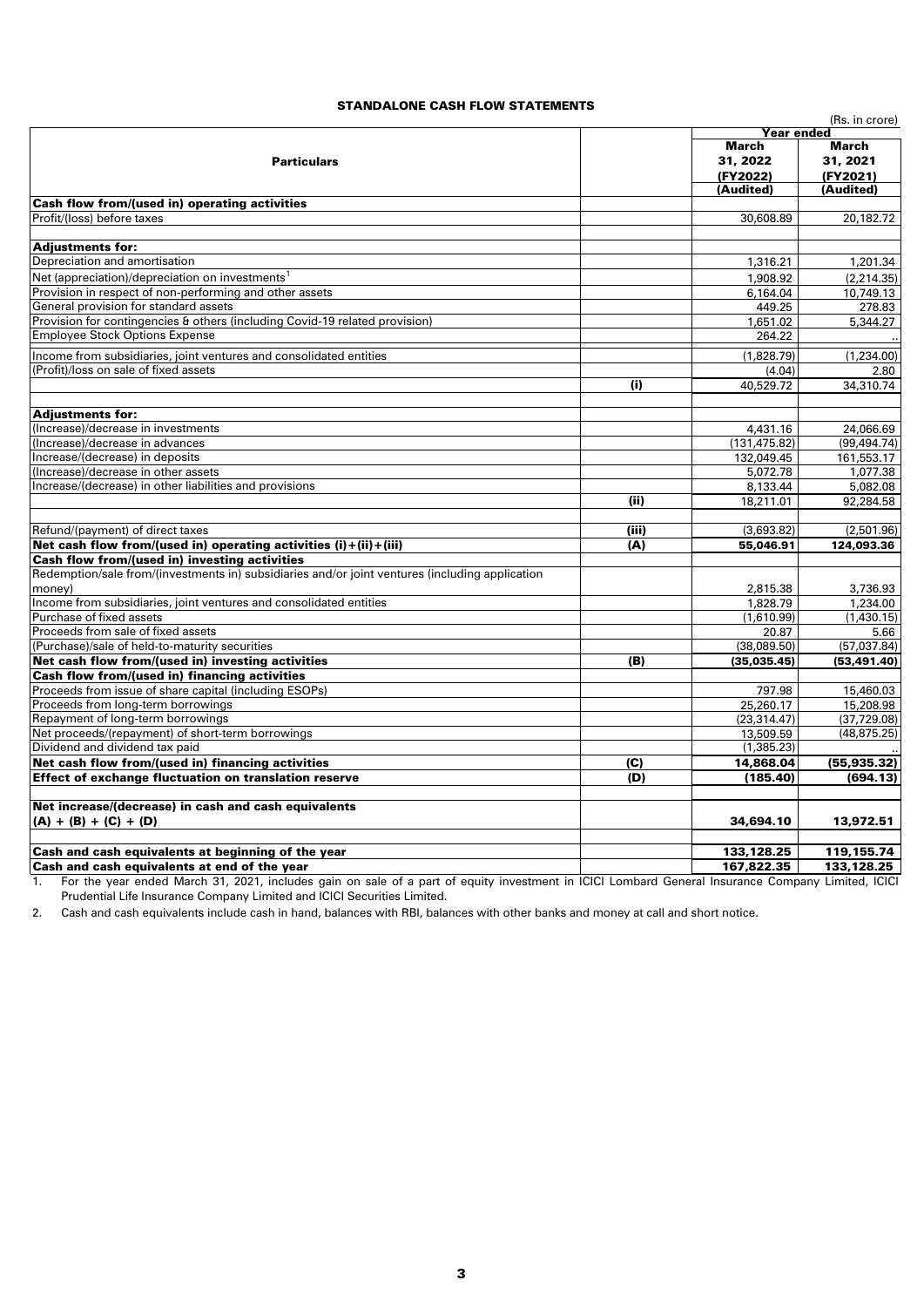## CONSOLIDATED FINANCIAL RESULTS

|     | (Rs. in crore)                                             |               |                    |               |            |              |
|-----|------------------------------------------------------------|---------------|--------------------|---------------|------------|--------------|
|     |                                                            |               | Three months ended | Year ended    |            |              |
| Sr. |                                                            | March         | <b>December</b>    | <b>March</b>  | March      | <b>March</b> |
| no. | <b>Particulars</b>                                         | 31, 2022      | 31, 2021           | 31, 2021      | 31, 2022   | 31, 2021     |
|     |                                                            | $(Q4 - 2022)$ | $(Q3-2022)$        | $(Q4 - 2021)$ | (FY2022)   | (FY2021)     |
|     |                                                            | (Audited)     | (Unaudited)        | (Audited)     | (Audited)  | (Audited)    |
| 1.  | Interest earned $(a)+(b)+(c)+(d)$                          | 24,999.46     | 24,314.25          | 22,299.58     | 95,406.87  | 89,162.66    |
|     | a) Interest/discount on advances/bills                     | 17,680.63     | 17,019.99          | 15,358.26     | 66,886.54  | 60,261.69    |
|     | b) Income on investments                                   | 5,623.55      | 5,384.90           | 5,555.62      | 21,990.64  | 23,264.25    |
|     | Interest on balances with Reserve Bank of India and<br>c)  |               |                    |               |            |              |
|     | other inter-bank funds                                     | 684.42        | 616.17             | 365.34        | 1,819.60   | 1,881.72     |
|     | d) Others                                                  | 1,010.86      | 1,293.19           | 1.020.36      | 4,710.09   | 3,755,00     |
| 2.  | Other income (refer note no. 6)                            | 17,834.60     | 15,551.55          | 21,268.06     | 62,129.45  | 72,029.53    |
| 3.  | <b>TOTAL INCOME <math>(1)+(2)</math></b>                   | 42,834.06     | 39,865.80          | 43,567.64     | 157,536.32 | 161,192.19   |
| 4.  | Interest expended                                          | 10,633.93     | 10,372.37          | 9,955.08      | 41,166.67  | 42,659.09    |
| 5.  | Operating expenses $(e) + (f)$                             | 20,672.09     | 18,341.79          | 23,733.31     | 73,151.73  | 76,271.67    |
|     | e) Employee cost (refer note no. 2)                        | 3,115.32      | 3,232.59           | 2,803.24      | 12,341.60  | 11,050.91    |
|     | f) Other operating expenses                                | 17,556.77     | 15,109.20          | 20,930.07     | 60,810.13  | 65,220.76    |
| 6.  | <b>TOTAL EXPENDITURE (4)+(5)</b>                           |               |                    |               |            |              |
|     | (excluding provisions and contingencies)                   | 31,306.02     | 28,714.16          | 33,688.39     | 114,318.40 | 118,930.76   |
| 7.  | <b>OPERATING PROFIT (3)-(6)</b>                            |               |                    |               |            |              |
|     | (Profit before provisions and contingencies)               | 11,528.04     | 11,151.64          | 9,879.25      | 43,217.92  | 42,261.43    |
| 8.  | Provisions (other than tax) and contingencies (refer note  |               |                    |               |            |              |
|     | no. 4 and 5)                                               | 1,103.27      | 2,128.54           | 2.922.57      | 8,976.65   | 16,377.39    |
| 9.  | PROFIT FROM ORDINARY ACTIVITIES BEFORE                     |               |                    |               |            |              |
|     | EXCEPTIONAL ITEMS AND TAX (7)-(8)                          | 10,424.77     | 9,023.10           | 6,956.68      | 34,241.27  | 25,884.04    |
|     | 10. Exceptional items                                      |               |                    |               |            |              |
|     | 11. Add: Share of profit in associates                     | 178.76        | 192.99             | 53.65         | 754.43     | 144.29       |
|     | 12. PROFIT FROM ORDINARY ACTIVITIES BEFORE TAX             |               |                    |               |            |              |
|     | AND MINORITY INTEREST (9)-(10)+(11)                        | 10,603.53     | 9,216.09           | 7,010.33      | 34,995.70  | 26,028.33    |
|     | 13. Tax expense $(q) + (h)$                                | 2,514.42      | 2,256.20           | 1,679.39      | 8,457.44   | 5,664.37     |
|     | g) Current period tax                                      | 2,021.74      | 1,922.52           | 1,594.43      | 7,404.45   | 6,261.18     |
|     | h) Deferred tax adjustment                                 | 492.68        | 333.68             | 84.96         | 1,052.99   | (596.81)     |
|     | 14. Less: Share of profit/(loss) of minority shareholders  | 370.17        | 423.34             | 444.78        | 1,428.16   | 1,979.64     |
|     | 15. INET PROFIT FROM ORDINARY ACTIVITIES AFTER TAX         |               |                    |               |            |              |
|     | $(12) - (13) - (14)$                                       | 7,718.94      | 6,536.55           | 4,886.16      | 25,110.10  | 18,384.32    |
|     | 16. Extraordinary items (net of tax expense)               |               |                    |               |            |              |
|     | 17. NET PROFIT FOR THE PERIOD (15)-(16)                    | 7,718.94      | 6,536.55           | 4,886.16      | 25,110.10  | 18,384.32    |
|     | 18. Paid-up equity share capital (face value Rs. 2/- each) | 1,389.97      | 1,388.88           | 1,383,41      | 1,389.97   | 1,383,41     |
|     | 19. Reserves excluding revaluation reserves                | 177,167.61    | 170,403.44         | 153,075.71    | 177,167.61 | 153,075.71   |
|     | 20. Analytical ratios                                      |               |                    |               |            |              |
|     | Basic EPS before and after extraordinary items, net of     |               |                    |               |            |              |
|     | tax expense (not annualised) (in Rs.)                      | 11.11         | 9.42               | 7.07          | 36.21      | 27.26        |
|     | Diluted EPS before and after extraordinary items, net of   |               |                    |               |            |              |
|     | tax expense (not annualised) (in Rs.)                      | 10.88         | 9.21               | 6.93          | 35.44      | 26.83        |
|     |                                                            |               |                    |               |            |              |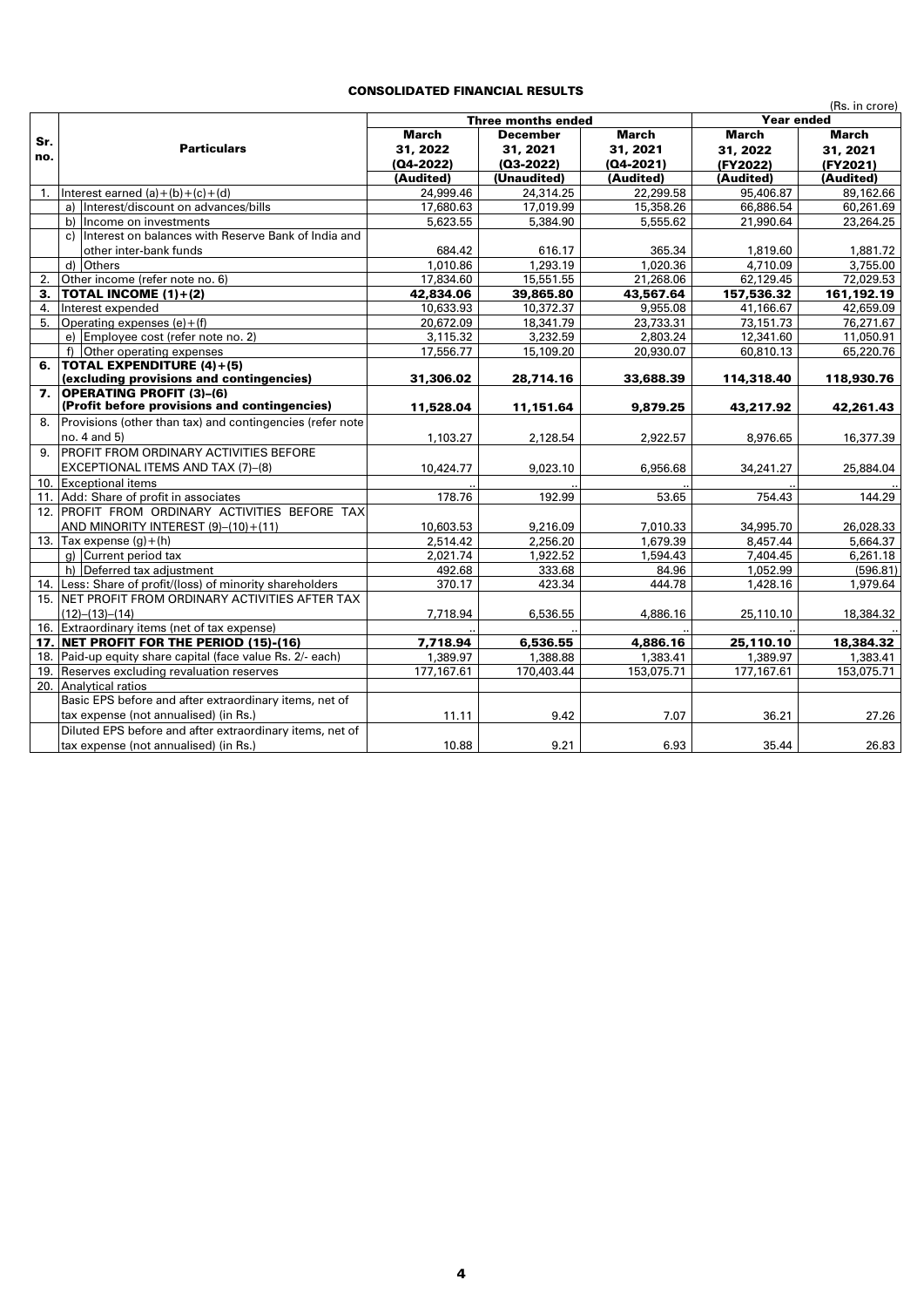## SUMMARISED CONSOLIDATED BALANCE SHEET

|                                                        |              |                 | (Rs. in crore) |  |
|--------------------------------------------------------|--------------|-----------------|----------------|--|
|                                                        |              | At              |                |  |
| <b>Particulars</b>                                     | March        | <b>December</b> | March          |  |
|                                                        | 31, 2022     | 31, 2021        | 31, 2021       |  |
|                                                        | (Audited)    | (Unaudited)     | (Audited)      |  |
| <b>Capital and Liabilities</b>                         |              |                 |                |  |
| Capital                                                | 1,389.97     | 1,388.88        | 1,383.41       |  |
| Employees stock options outstanding                    | 266.41       | 196.57          | 3.10           |  |
| <b>Reserves and surplus</b>                            | 180,396.11   | 173,528.00      | 156,200.99     |  |
| <b>Minority interest</b>                               | 5,980.89     | 5,801.53        | 9,588.34       |  |
| <b>Deposits</b>                                        | 091,365.79   | 1,044,290.24    | 959,940.02     |  |
| Borrowings (includes subordinated debt)                | 161,602.68   | 154,609.58      | 143,899.94     |  |
| Liabilities on policies in force                       | 228,827.20   | 226,445.59      | 203,180.04     |  |
| Other liabilities and provisions                       | 82,808.33    | 76,643.45       | 99,616.40      |  |
| <b>Total Capital and Liabilities</b>                   | 1,752,637.38 | 1,682,903.84    | 1,573,812.24   |  |
|                                                        |              |                 |                |  |
| <b>Assets</b>                                          |              |                 |                |  |
| <b>Cash and balances with Reserve Bank of India</b>    | 60,228.71    | 55,694.25       | 46,302.20      |  |
| Balances with banks and money at call and short notice | 122,897.27   | 139,920.95      | 101,268.33     |  |
| Investments                                            | 567,097.72   | 531,822,43      | 536,578.62     |  |
| Advances                                               | 920,308.14   | 874,594.01      | 791,801.39     |  |
| <b>Fixed assets</b>                                    | 10,605.41    | 10,381.79       | 10,809.26      |  |
| Other assets                                           | 71,398.80    | 70,389.08       | 86,944.77      |  |
| Goodwill on consolidation                              | 101.33       | 101.33          | 107.67         |  |
| <b>Total Assets</b>                                    | 1,752,637.38 | 1,682,903.84    | 1,573,812.24   |  |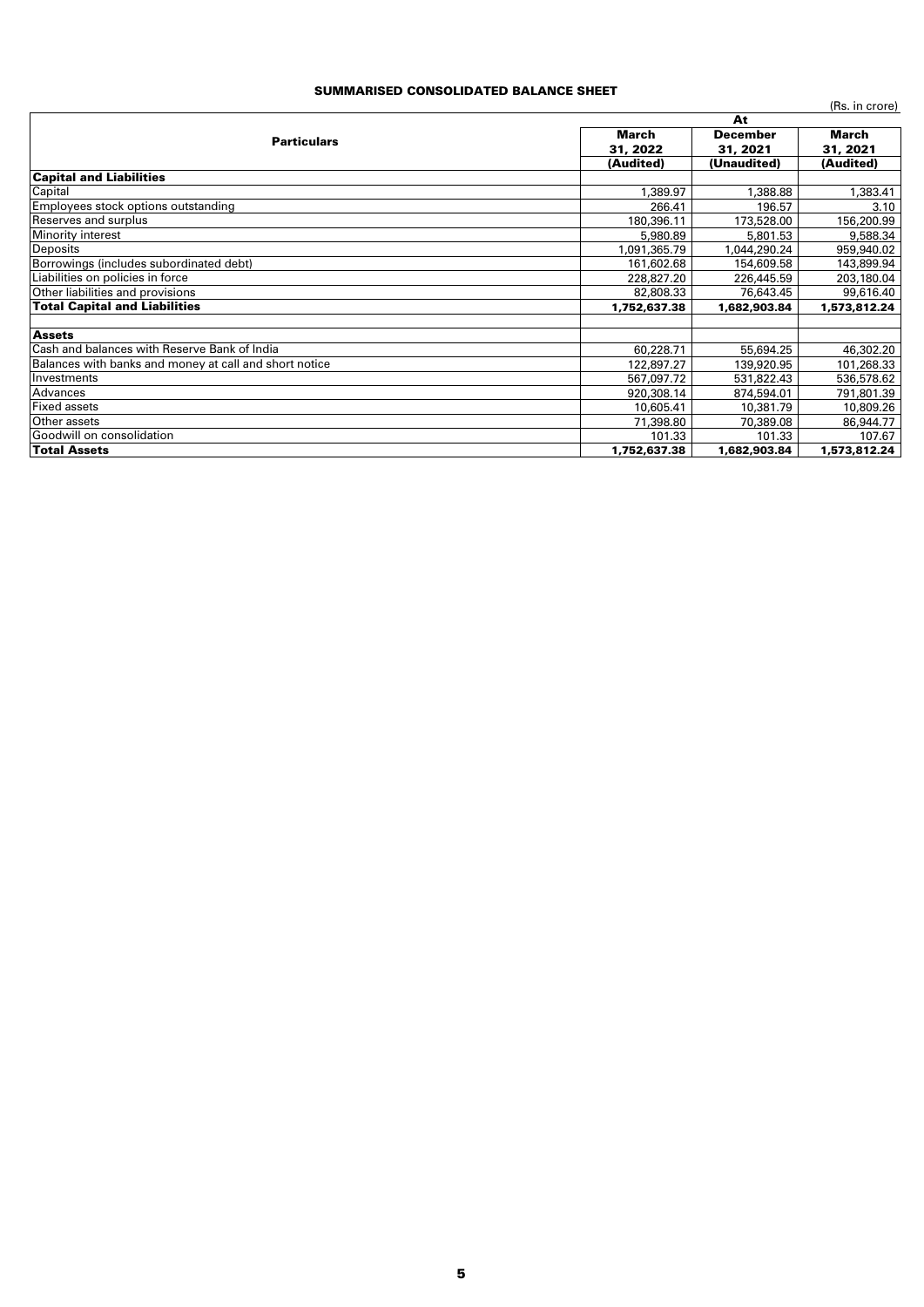### CONSOLIDATED CASH FLOW STATEMENTS

|                                                                                   |       |                   | (Rs. in crore) |  |
|-----------------------------------------------------------------------------------|-------|-------------------|----------------|--|
|                                                                                   |       | <b>Year ended</b> |                |  |
|                                                                                   |       | March             | <b>March</b>   |  |
| <b>Particulars</b>                                                                |       | 31, 2022          | 31, 2021       |  |
|                                                                                   |       | (FY2022)          | (FY2021)       |  |
|                                                                                   |       | (Audited)         | (Audited)      |  |
| <b>Cash flow from/(used in) operating activities</b>                              |       |                   |                |  |
| Profit/(loss) before taxes                                                        |       | 33,567.54         | 24,048.68      |  |
|                                                                                   |       |                   |                |  |
| <b>Adjustments for:</b>                                                           |       |                   |                |  |
| Depreciation and amortisation                                                     |       | 1,479.46          | 1,471.37       |  |
| Net (appreciation)/depreciation on investments <sup>1</sup>                       |       | 1,832.09          | (2, 247.67)    |  |
| Provision in respect of non-performing and other assets                           |       | 6,377.52          | 11,031.51      |  |
| General provision for standard assets                                             |       | 406.54            | 156.91         |  |
| Provision for contingencies & others (including Covid-19 related provision)       |       | 1,651.34          | 5,383,97       |  |
| (Profit)/loss on sale of fixed assets                                             |       | (5.66)            | 6.34           |  |
| Employees stock options expense                                                   |       | 266.92            | 7.76           |  |
|                                                                                   | (i)   | 45,575.75         | 39,858.87      |  |
|                                                                                   |       |                   |                |  |
| <b>Adjustments for:</b>                                                           |       |                   |                |  |
| (Increase)/decrease in investments                                                |       | (16,668.54)       | 9,047.86       |  |
| (Increase)/decrease in advances                                                   |       | (134, 904.70)     | (96, 893.28)   |  |
| Increase/(decrease) in deposits                                                   |       | 131,425.77        | 159,155.56     |  |
| (Increase)/decrease in other assets                                               |       | 4,665.53          | 427.64         |  |
| Increase/(decrease) in other liabilities and provisions                           |       | 32,999.39         | 30,252.23      |  |
|                                                                                   | (ii)  | 17,517.45         | 101,990.01     |  |
| Refund/(payment) of direct taxes                                                  | (iii) | (4,981.77)        | (3,833.58)     |  |
| Net cash flow from/(used in) operating activities (i)+(ii)+(iii)                  | (A)   | 58,111.43         | 138,015.30     |  |
| Cash flow from/(used in) investing activities                                     |       |                   |                |  |
| Purchase of fixed assets                                                          |       | (1,859.97)        | (1,688.20)     |  |
| Proceeds from sale of fixed assets                                                |       | 117.44            | 12.16          |  |
| (Purchase)/sale of held to maturity securities                                    |       | (37.578.91)       | (61, 310.87)   |  |
| Net cash flow from/(used in) investing activities                                 | (B)   | (39, 321.44)      | (62,986.91)    |  |
| Cash flow from/(used in) financing activities                                     |       |                   |                |  |
| Proceeds from issue of share capital (including ESOPs)                            |       | 797.98            | 15,460.03      |  |
| Proceeds from long-term borrowings                                                |       | 35,697.66         | 29,421.51      |  |
| Repayment of long-term borrowings                                                 |       | (34,603.03)       | (52, 773.41)   |  |
| Net proceeds/(repayment) of short-term borrowings                                 |       | 16,943.62         | (46.774.90)    |  |
| Dividend and dividend tax paid                                                    |       | (1,385.23)        |                |  |
| Net cash flow from/(used in) financing activities                                 | (C)   | 17,451.00         | (54, 666.77)   |  |
| Effect of exchange fluctuation on translation reserve                             | (D)   | (126.85)          | (644.01)       |  |
|                                                                                   |       |                   |                |  |
| Net increase/(decrease) in cash and cash equivalents                              |       |                   |                |  |
| $(A) + (B) + (C) + (D)$                                                           |       | 36,114.14         | 19,717.61      |  |
| Cash and cash equivalents at beginning of the year                                |       | 147,570.53        | 127,852.92     |  |
| Less: Reduction due to deconsolidation of ICICI Lombard General Insurance Company |       |                   |                |  |
| during the year                                                                   |       | (558.69)          |                |  |
| Cash and cash equivalents at end of the year                                      |       | 183.125.98        | 147,570.53     |  |

1. For the year ended March 31, 2021, includes gain on sale of a part of equity investment in ICICI Lombard General Insurance Company Limited, ICICI Prudential Life Insurance Company Limited and ICICI Securities Limited.

2. Cash and cash equivalents include cash in hand, balances with RBI, balances with other banks and money at call and short notice.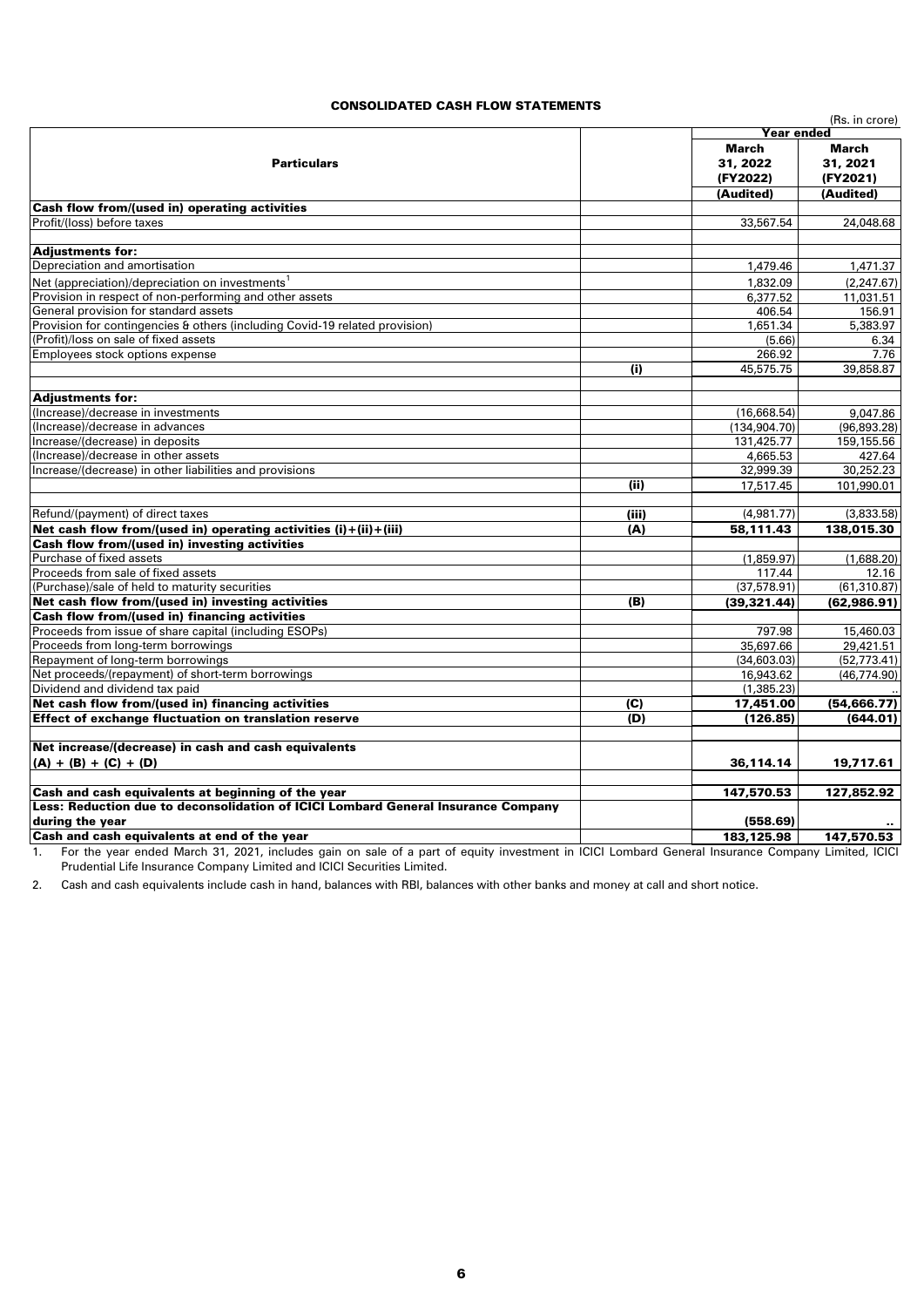# CONSOLIDATED SEGMENTAL RESULTS

|                   | SOLIDA I LD SLGIVILIV I AL NLS                                |                        |                        |                        |                        | (Rs. in crore)         |
|-------------------|---------------------------------------------------------------|------------------------|------------------------|------------------------|------------------------|------------------------|
|                   |                                                               |                        | Three months ended     |                        | Year ended             |                        |
| Sr.               |                                                               | March                  | December               | March                  | March                  | March                  |
| no.               | <b>Particulars</b>                                            | 31, 2022               | 31, 2021               | 31, 2021               | 31, 2022               | 31, 2021               |
|                   |                                                               | (Q4-2022)              | $(03-2022)$            | $(Q4 - 2021)$          | (FY2022)               | (FY2021)               |
|                   |                                                               | (Audited)              | (Unaudited)            | (Audited)              | (Audited)              | (Audited)              |
| 1.                | <b>Segment Revenue</b>                                        |                        |                        |                        |                        |                        |
| a                 | <b>Retail Banking</b>                                         | 22,283.09<br>10,487.16 | 21,662.91<br>10,327.98 | 19,796.67              | 84,639.22<br>39,971.49 | 75,669.29              |
| b<br>c            | <b>Wholesale Banking</b><br>Treasury                          | 17,443.70              | 17,090.39              | 9,140.31<br>15,413.81  | 67,321.09              | 37,194.53<br>66,481.09 |
| d                 | <b>Other Banking</b>                                          | 651.56                 | 765.09                 | 719.55                 | 2,778.41               | 3,180.06               |
| e                 | Life Insurance                                                | 13,340.18              | 11,157.92              | 14,674.57              | 45,340.24              | 43,621.59              |
| $\mathbf{f}$      | General Insurance                                             |                        |                        | 3,404.46               |                        | 12,964.83              |
| $\mathbf{q}$      | <b>Others</b>                                                 | 2,222.75               | 2,141.48               | 1,917.43               | 8,733.25               | 7,827.03               |
|                   | <b>Total segment revenue</b>                                  | 66,428.44              | 63,145.77              | 65,066.80              | 248,783.70             | 246,938.42             |
|                   | Less: Inter segment revenue                                   | 23,594.38              | 23,279.97              | 21,499.16              | 91,247.38              | 85,746.23              |
|                   | <b>Income from operations</b>                                 | 42,834.06              | 39,865.80              | 43,567.64              | 157,536.32             | 161,192.19             |
| 2.                | <b>Segmental Results</b> (i.e. Profit before tax and minority |                        |                        |                        |                        |                        |
|                   | interest)                                                     |                        |                        |                        |                        |                        |
| a                 | <b>Retail Banking</b>                                         | 4,643.24               | 3,761.58               | 2,298.47               | 11,400.39              | 7,739.97               |
| b                 | <b>Wholesale Banking</b>                                      | 3,277.46               | 1,990.64               | 2,524.49               | 9.052.93               | 5,819.95               |
| $\mathbf c$       | Treasury                                                      | 2,323.45               | 2,050.81               | 1,813.91               | 9,674.48               | 10,615.59              |
| d                 | <b>Other Banking</b>                                          | 59.67                  | 265.58                 | 77.86                  | 627.12                 | 573.57                 |
| e                 | Life Insurance                                                | 221.09                 | 310.63                 | 113.66                 | 790.56                 | 1,081.18               |
| $\mathbf{f}$      | General Insurance                                             |                        |                        | 450.11                 |                        | 1,953.95               |
| g                 | Others                                                        | 1,159.28               | 1,048.02               | 1,031.08               | 4,349.99               | 4,007.71               |
| h.                | Unallocated expenses                                          | (1,025.00)             |                        | (1,000.00)             | 25.00                  | (4,750.00)             |
|                   | <b>Total segment results</b>                                  | 10,659.19              | 9,427.26               | 7,309.58               | 35,920.47              | 27,041.92              |
|                   | Less: Inter seament adiustment                                | 234.42                 | 404.16                 | 352.90                 | 1,679.20               | 1,157.88               |
|                   | Add: Share of profit in associates                            | 178.76                 | 192.99                 | 53.65                  | 754.43                 | 144.29                 |
|                   | Profit before tax and minority interest                       | 10,603.53              | 9,216.09               | 7,010.33               | 34,995.70              | 26,028.33              |
| 3.                | <b>Segment assets</b>                                         |                        |                        |                        |                        |                        |
| a                 | <b>Retail Banking</b>                                         | 487,651.93             | 459,678.08             | 412,498.65             | 487,651.93             | 412,498.65             |
| b                 | <b>Wholesale Banking</b>                                      | 379,091.80             | 362,965.28             | 325,937.50             | 379,091.80             | 325,937.50             |
| c                 | Treasury                                                      | 521,896.09             | 511,884.47             | 460,232.05             | 521,896.09             | 460,232.05             |
| d                 | <b>Other Banking</b>                                          | 68,286.69              | 66,070.09              | 75,068.23              | 68,286.69              | 75,068.23              |
| e                 | Life Insurance                                                | 244,006.42             | 241,108.93             | 216,918.91             | 244,006.42             | 216,918.91             |
| $\mathsf{f}$      | General Insurance                                             |                        |                        | 38,943.61              |                        | 38,943.61              |
| g                 | Others                                                        | 51,653.48              | 41,015.10              | 44,599.48              | 51,653.48              | 44,599.48              |
| h                 | Unallocated                                                   | 10,572.66              | 11,207.00              | 14,359.97              | 10,572.66              | 14,359.97              |
|                   | Total                                                         | 1,763,159.07           | 1,693,928.95           | 1,588,558.40           | 1,763,159.07           | 1,588,558.40           |
|                   | Less: Inter segment adjustment                                | 10,521.69              | 11,025.11              | 14,746.16              | 10,521.69              | 14,746.16              |
|                   | <b>Total segment assets</b>                                   | 1,752,637.38           | 1,682,903.84           | 1,573,812.24           | 1,752,637.38           | 1,573,812.24           |
| 4.                | <b>Segment liabilities</b>                                    |                        |                        |                        |                        |                        |
| a                 | <b>Retail Banking</b>                                         | 791,894.25             | 754,170.26             | 686,920.79             | 791,894.25             | 686,920.79             |
| $\mathbf b$       | <b>Wholesale Banking</b>                                      | 321,390.70             | 309,777.81             | 282,163.92             | 321,390.70             | 282,163.92             |
| c                 | Treasury                                                      | 133,045.58             | 134,624.96             | 121,596.08             | 133,045.58             | 121,596.08             |
| d                 | Other Banking                                                 | 49,428.36              | 48,710.17              | 56,774.88              | 49,428.36              | 56,774.88              |
| e                 | Life Insurance                                                | 234,991.26             | 232,222.12             | 207,915.76             | 234,991.26             | 207,915.76             |
| f                 | General Insurance                                             | 44,120.97              | 34,099.72              | 31,143.21<br>38,195.80 | 44,120.97              | 31,143.21<br>38,195.80 |
| $\mathbf{q}$<br>h | Others<br>Unallocated                                         | 6,235.46               | 5,210.46               | 6,260.46               | 6,235.46               | 6,260.46               |
|                   | <b>Total</b>                                                  | 1,581,106.58           | 1,518,815.50           | 1,430,970.90           | 1,581,106.58           | 1,430,970.90           |
|                   | Less: Inter segment adjustment                                | 10,521.69              | 11,025.11              | 14,746.16              | 10,521.69              | 14,746.16              |
|                   | <b>Total segment liabilities</b>                              | 1,570,584.89           | 1,507,790.39           | 1,416,224.74           | 1,570,584.89           | 1,416,224.74           |
|                   | 5. Capital employed (i.e.<br>Segment<br>assets                |                        |                        |                        |                        |                        |
|                   | <b>Segment liabilities)</b>                                   |                        |                        |                        |                        |                        |
| a                 | <b>Retail Banking</b>                                         | (304, 242.32)          | (294, 492, 18)         | (274, 422.14)          | (304, 242.32)          | (274, 422.14)          |
| b                 | <b>Wholesale Banking</b>                                      | 57,701.10              | 53,187.47              | 43,773.58              | 57,701.10              | 43,773.58              |
| $\mathbf{C}$      | Treasury                                                      | 388,850.51             | 377,259.51             | 338,635.97             | 388,850.51             | 338,635.97             |
| d                 | <b>Other Banking</b>                                          | 18,858.33              | 17,359.92              | 18,293.35              | 18,858.33              | 18,293.35              |
| e                 | Life Insurance                                                | 9,015.16               | 8,886.81               | 9,003.15               | 9,015.16               | 9,003.15               |
| $\mathsf{f}$      | General Insurance                                             |                        |                        | 7,800.40               |                        | 7,800.40               |
| g                 | Others                                                        | 7,532.51               | 6,915.38               | 6,403.68               | 7,532.51               | 6,403.68               |
| h                 | Unallocated                                                   | 4,337.20               | 5,996.54               | 8,099.51               | 4,337.20               | 8,099.51               |
|                   | <b>Total capital employed</b>                                 | 182,052.49             | 175,113.45             | 157,587.50             | 182,052.49             | 157,587.50             |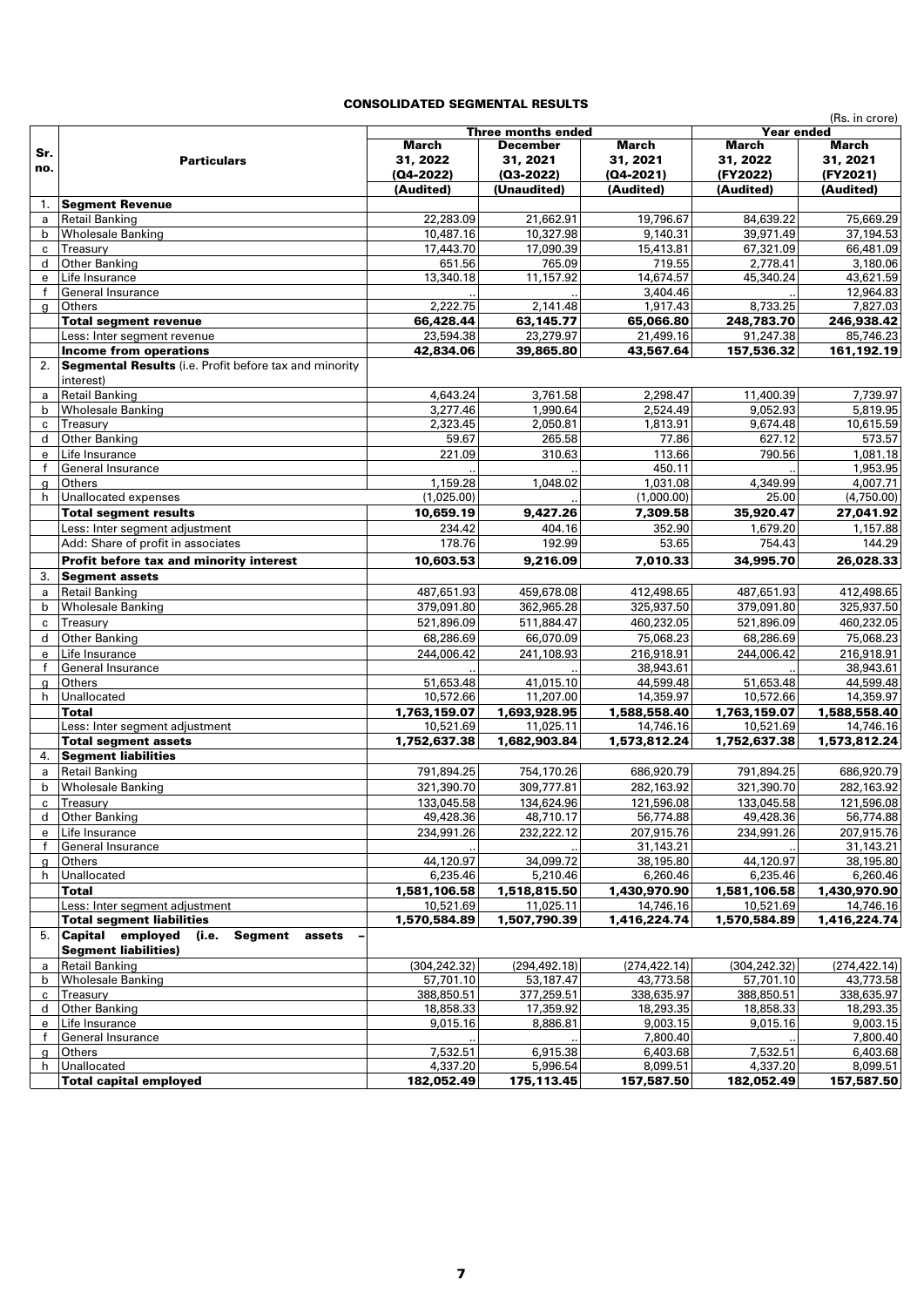#### Notes on segmental results:

- 1. The disclosure on segmental reporting has been prepared in accordance with Reserve Bank of India (RBI) guidelines on 'Segmental Reporting' and Securities and Exchange Board of India (SEBI) circular no. CIR/CFD/FAC/62/2016 dated July 5, 2016 on Revised Formats for Financial Results and Implementation of Ind-AS by Listed Entities.
- 2. 'Retail Banking' includes exposures of the Bank which satisfy the four criteria of orientation, product, granularity and low value of individual exposures for retail exposures laid down in Basel Committee on Banking Supervision document 'International Convergence of Capital Measurement and Capital Standards: A Revised Framework'. This segment also includes income from credit cards, debit cards, third party product distribution and the associated costs.
- 3. 'Wholesale Banking' includes all advances to trusts, partnership firms, companies and statutory bodies, by the Bank which are not included under Retail Banking.
- 4. 'Treasury' includes the entire investment and derivative portfolio of the Bank and ICICI Strategic Investments Fund.
- 5. 'Other Banking' includes leasing operations and other items not attributable to any particular business segment of the Bank. Further, it includes the Bank's banking subsidiaries i.e. ICICI Bank UK PLC and ICICI Bank Canada.
- 6. 'Life Insurance' represents ICICI Prudential Life Insurance Company Limited.
- 7. General Insurance' represents ICICI Lombard General Insurance Company Limited. From April 1, 2021, ICICI Lombard General Insurance Company Limited ceased to be a subsidiary and accordingly general insurance has been discontinued as a business segment from April 1, 2021. From April 1, 2021, the Bank's share in the net profit of ICICI Lombard General Insurance Company Limited is included in "share of profit in associates".
- 8. 'Others' comprises the consolidated entities of the Bank, not covered in any of the segments above.
- 9. 'Unallocated' includes items such as tax paid in advance net of provision, deferred tax and provisions to the extent reckoned at the entity level.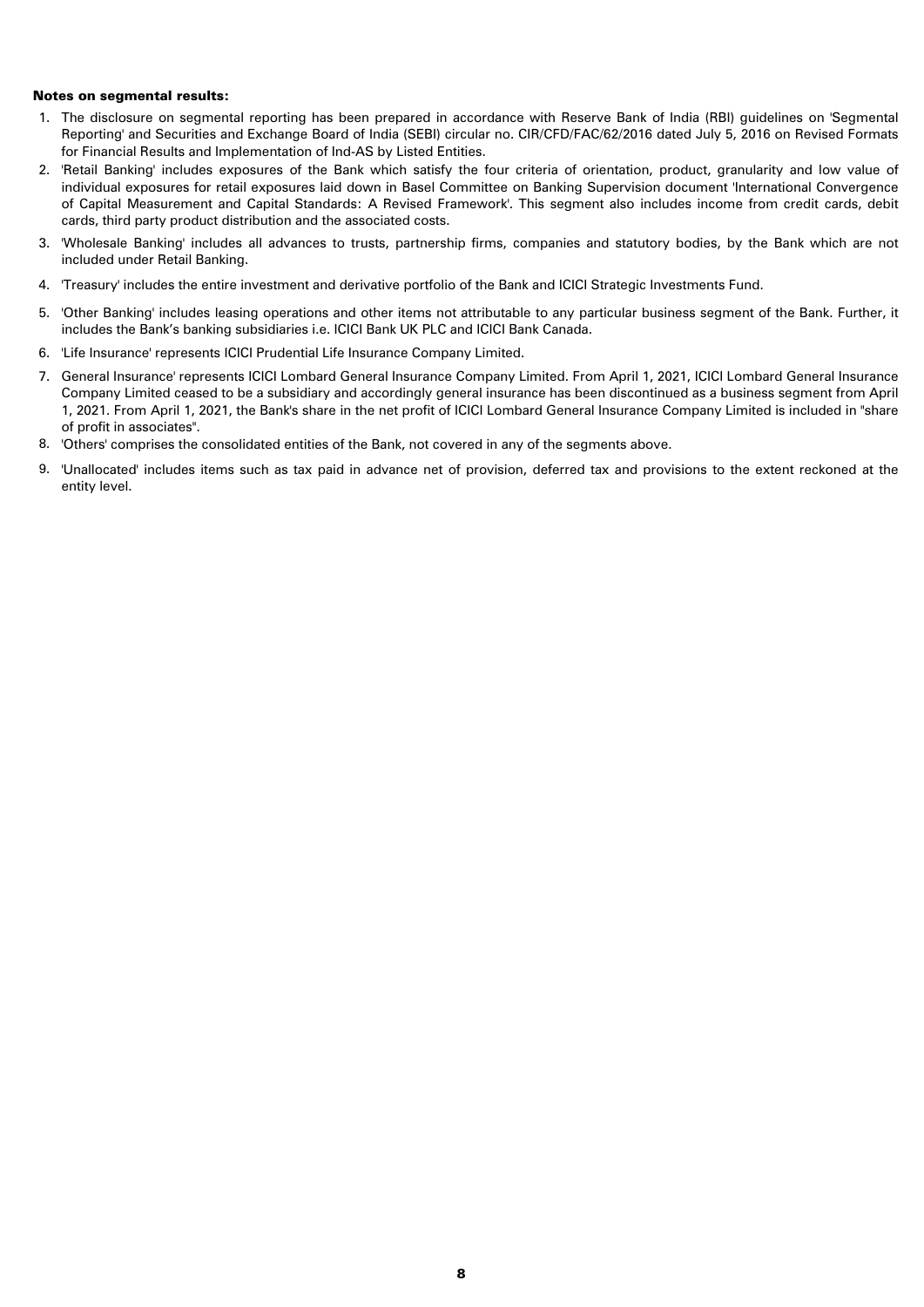## Notes:

- 1. The above financial results have been approved by the Board of Directors at its meeting held on April 23, 2022. The joint statutory auditors have conducted an audit and issued an unmodified report on the standalone and consolidated financial results for Q4-2022 and FY2022.
- 2. The Reserve Bank of India, through its clarification dated August 30, 2021, has advised banks that the fair value of sharelinked instruments granted after March 31, 2021 should be recognised as an expense. Accordingly, the Bank has changed its accounting policy from intrinsic value method to fair value method for valuation of all stock options granted after March 31, 2021 under its Employee Stock Options Scheme. The fair value of stock options is estimated on the date of grant using Black-Scholes model and is recognised as employee cost over the vesting period. Accordingly, the Bank has recognised additional employee cost of Rs. 264.22 crore during FY2022 (Q4-2022: Rs. 69.88 crore and Q3-2022: Rs. 69.46 crore) with a consequent reduction in profit after tax by the said amount.
- 3. Details of resolution plans implemented under the Resolution Framework for Covid-19 related stress as per RBI circular dated August 6, 2020 (Resolution Framework 1.0) and May 5, 2021 (Resolution Framework 2.0) at March 31, 2022 are given below:

| <b>Type of Borrower</b>     | <b>Exposure</b><br>accounts<br>classified<br><b>Standard</b><br>consequent<br>implementation of $H2-2022^2$<br>resolution plan -<br><b>Position as at the</b><br>end of September<br>30, 2021 (A) <sup>1</sup> | (A),  Of<br>to Of<br>aggregate<br>as debt<br>slipped<br>to NPA<br>during $2022$ | $(A)$ Of<br>amount<br>that written<br>off by<br>into during | amount paid classified<br>H2- borrowers<br>during<br>$2022^3$ | $(A)$ Exposure<br>accounts<br>to<br>Standard<br>as<br>the consequent<br>to<br>implementation<br>ofl<br>H2- resolution plan - March<br>31, 2022 |
|-----------------------------|----------------------------------------------------------------------------------------------------------------------------------------------------------------------------------------------------------------|---------------------------------------------------------------------------------|-------------------------------------------------------------|---------------------------------------------------------------|------------------------------------------------------------------------------------------------------------------------------------------------|
| Personal Loans <sup>4</sup> | 4,327.53                                                                                                                                                                                                       | 638.24                                                                          | 23.23                                                       | 573.81                                                        | 3,115.48                                                                                                                                       |
| Corporate persons           | 2,900.18                                                                                                                                                                                                       | $\sim$ $\sim$                                                                   | $\bullet$                                                   | 1,196.48                                                      | 1,703.70                                                                                                                                       |
| Of which, MSMEs             |                                                                                                                                                                                                                |                                                                                 |                                                             |                                                               | $\cdots$                                                                                                                                       |
| <b>Others</b>               | 863.42                                                                                                                                                                                                         | 145.63                                                                          | 1.74                                                        | (49.94)                                                       | 767.73                                                                                                                                         |
| <b>Total</b>                | 8,091.13                                                                                                                                                                                                       | 783.87                                                                          | 24.97                                                       | 1,720.35                                                      | 5,586.91                                                                                                                                       |

1. Includes cases where request received till September 30, 2021 and implemented subsequently.

2. Includes cases which have been written off during the period.

3. Net of increase in exposure during the period.

4. Includes various categories of retail loans.

- 4. During FY2021, the Covid-19 pandemic resulted in a nation-wide lockdown in April-May 2020 which substantially impacted economic activity. The subsequent easing of lockdown measures led to gradual improvement in economic activity and progress towards normalcy from the second half of FY2021. In FY2022, India witnessed two more waves of the Covid-19 pandemic and the re-imposition of localised/regional lock-down measures in certain parts of the country. The Bank continues to carry Covid-19 related provision of Rs. 6,425.00 crore as contingency provisions at March 31, Currently, while the number of new Covid-19 cases have reduced significantly and the Government of India has withdrawn most of the Covid-19 related restrictions, the future trajectory of the pandemic may have an impact on the results of the Bank and the Group.
- 5. During Q4-2022, the Bank has made an additional contingency provision of Rs. 1,025.00 crore on a prudent basis. Accordingly, including the Covid-19 related contingency provision of Rs. 6,425.00 crore, the Bank holds a total
- 6. The Bank did not divest any stake in its subsidiaries during FY2022. During FY2021, the Bank had sold equity shares in contingency provision of Rs. 7,450.00 crore at March 31, 2022.
- its subsidiaries and made a net gain of Rs. 3,669.94 crore in standalone financial results and Rs. 3,297.05 crore in consolidated financial results.